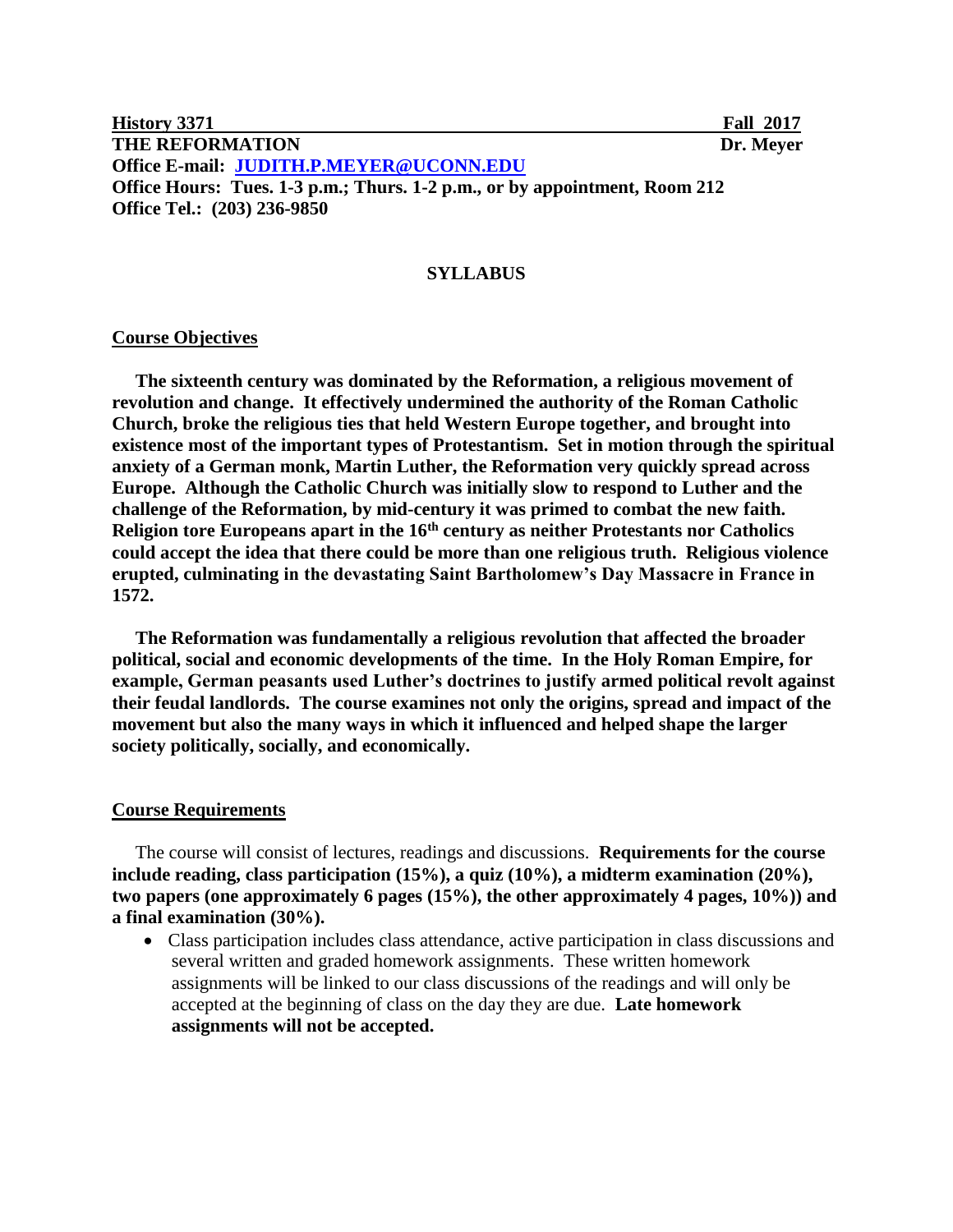- Two class absences will be excused, but any absences beyond that will be penalized with a grade depreciation. An excessive number of class absences will significantly lower a student's class participation grade and may result in a failing grade for class participation.
- Students are expected to be present for all quizzes and exams. **If absent, students will incur a grade penalty on make-up quizzes and exams, except in cases where the circumstances are considered extenuating by the instructor. Students are not automatically given the option of a make-up quiz or exam just because they are absent from class on the day of the quiz or exam. Students need to discuss their situation with the instructor.**
- Students must complete the paper assignments in order to pass the course.
- Evidence of plagiarism in any aspect of coursework will result in an automatic "0" for the assignment, and a letter detailing the plagiarism will be placed on file with Dr. Stuart Brown, Director of Student Services.

# **Class Etiquette**

- Please turn off all cell phones/electronic devices before class.
- **Texting and the use of cell phones/electronic devices during class are not permitted.**  Failure to comply with this will result in referral to Dr. Stuart Brown for violation of the Student Conduct Code and potential disciplinary action.
- Once class has begun, please do not leave class unless absolutely necessary.
- During class, please refrain from conversation with others around you.
- If you arrive late for class, please enter as quietly as possible.

## **Required Books**

Jonathan W. Zophy, A Short History of Reformation Europe: Dances Over Fire and Water (Prentice-Hall, 1997) Barbara B. Diefendorf, The Saint Bartholomew's Massacre: A Brief Study with Documents (Bedford/St. Martin's Press, 2009)

Course Packet of Readings (17 items)

## **Reading Schedule**

**Introduction and Europe on the Eve of the Reformation August 29 – September 7**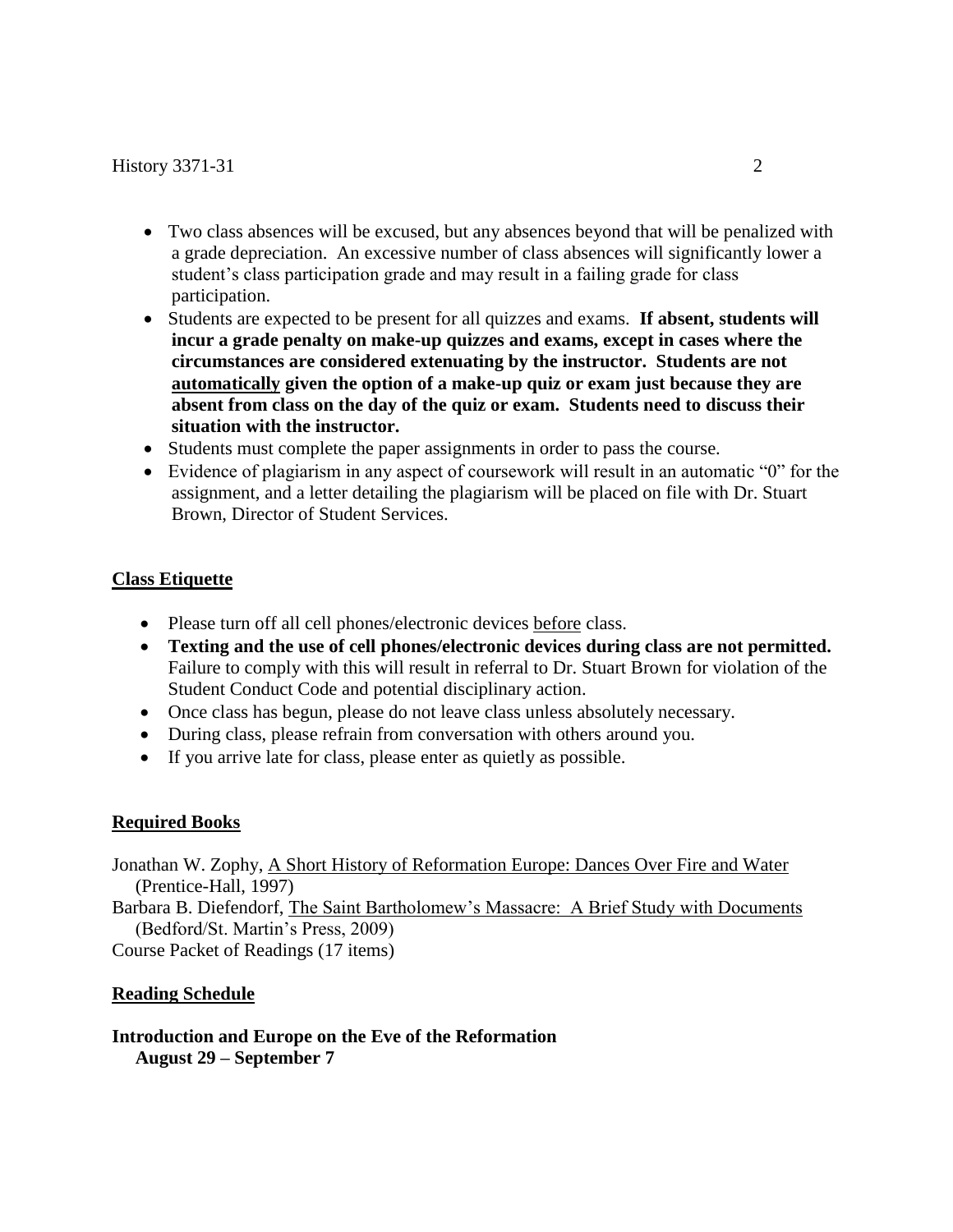Zophy, A Short History of Reformation Europe, Chapters 1-4, pp. 1-60

#### **Luther and the Crisis of Authority September 12 – September 28**

#### **PAPER TOPICS DUE (FOR BOTH PAPERS): TUESDAY, SEPTEMBER 19TH**

Zophy, A Short History of Reformation Europe, Chapters 5-6, pp. 61-96

 Luther: "Preface to the Epistle of St. Paul to the Romans," pp. 36-42, from Lewis W. Spitz, ed., The Protestant Reformation (Readings packet)

 Luther: "Treatise on Christian Liberty," pp. 59-68, from Lewis W. Spitz, ed., The Protestant Reformation (Readings packet)

- "Sermon Preached by Martin Luther in Erfurt (Germany)," 1521, pp. 6-10, from Merry E. Wiesner *et al.,* Discovering the Western Past: A Look at the Evidence, Vol. Two: Since 1500 (Readings packet)
- Luther: "The Judgment of Martin Luther on Monastic Vows," (1521), pp. 54-55, from Carter Lindberg, ed., The European Reformations Sourcebook,  $2<sup>nd</sup>$  edition (Readings packet)
- Luther: "The Estate of Marriage," (1522), p. 55, from Carter Lindberg, ed., The European Reformations Sourcebook, 2<sup>nd</sup> edition (Readings packet)
- Ursula of Munsterberg: A Nun Explains Her Leaving the Convent (1528), p. 56, from Carter Lindberg, ed., The European Reformations Sourcebook,  $2<sup>nd</sup>$  edition (Readings packet)
- Argula von Grumbach, pp. 56-57, from Carter Lindberg, ed., The European Reformations Sourcebook,  $2<sup>nd</sup>$  edition (Readings packet)
- Katharina Schutz Zell, Writings on Reformation and Marriage, pp. 57-58, from Carter Lindberg, ed., The European Reformations Sourcebook (Readings packet)
- Katherine Rem: A Nun Rejects the Reformation (1523), p. 58, from Carter Lindberg, ed., The European Reformations Sourcebook, 2<sup>nd</sup> edition (Readings packet)
- Caritas Pirckheimer: "A Journal of the Reformation Years, 1524-1528," pp. 58-59, from Carter Lindberg, ed., The European Reformations Sourcebook,  $2<sup>nd</sup>$  edition (Readings packet)

#### **The Reformation Spreads October 3—October 10**

 Zophy, A Short History of Reformation Europe, Chapter 7, pp. 97-110 The Marburg Colloquy and Articles (1529), pp. 117-118, from Carter Lindberg, ed.,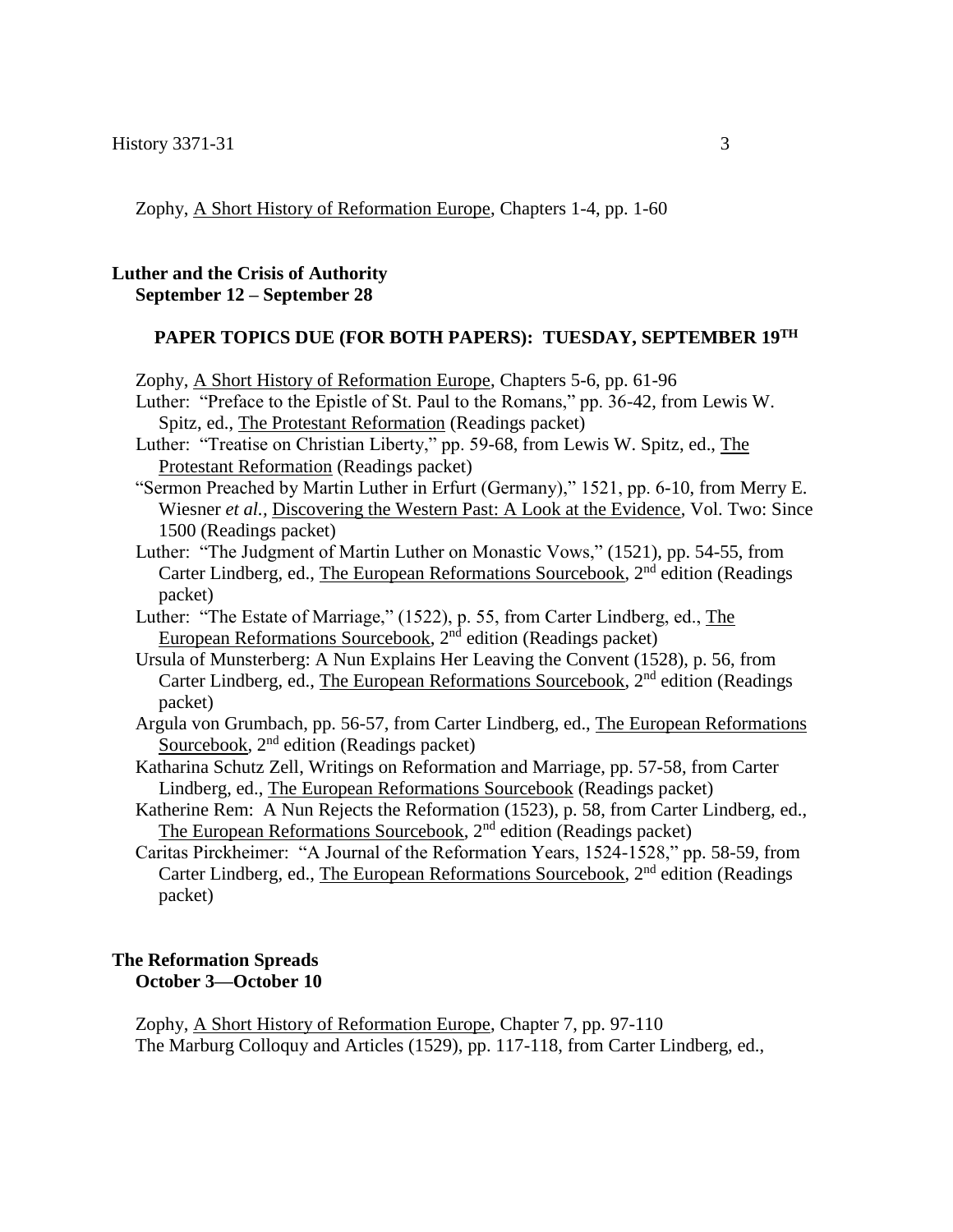The European Reformations Sourcebook, 2<sup>nd</sup> edition (Readings packet) The Schleitheim Confession of Faith [Seven Articles] (1527), pp. 127-128, from Carter Lindberg, ed., The European Reformations Sourcebook,  $2<sup>nd</sup>$  edition (Readings packet)

### **For the Glory of God and Geneva: John Calvin, Part I October 12 – October 19**

Zophy, A Short History of Reformation Europe, Chapter 8, pp. 111-125

 Calvin: "Institutes of the Christian Religion," pp. 165-167, from Carter Lindberg, ed., The European Reformations Sourcebook,  $2<sup>nd</sup>$  edition (Readings packet)

 Jeanne de Jussie: "The Short Chronicle. A Poor Clare's Account of the Reformation in Geneva,"

 pp. 160-161, from Carter Lindberg, ed., The European Reformations Sourcebook, 2nd edition

(Readings packet)

#### $TUESDAY,$   $OCTOBER 17<sup>TH</sup>$ : MIDTERM EXAM

#### **Reformation and Society: Divorce October 24**

Chapter 3, "The Antoine Calvin Case: Divorce for Adultery," pp. 71-97, 194-196, from Robert Kingdon, Adultery and Divorce in Calvin's Geneva (HuskyCT) Chapter 6, "The Galeazzo Caracciolo Case: Divorce for Religious Desertion," pp. 143-165, 198-201, from Robert Kingdon, Adultery and Divorce in Calvin's Geneva (HuskyCT)

## **For the Glory of God and Geneva: John Calvin, Part II October 26 – November 2**

Calvin on Luther: Letter to Heinrich Bullinger (1544), p. 171, from Carter Lindberg, The European Reformations Sourcebook, 2<sup>nd</sup> edition (Readings packet)

#### **TUESDAY, OCTOBER 31ST: IST PAPER DUE (ANALYTICAL BOOK REVIEW)**

#### **Militant Saints: The Spread of Calvinism and Religious Violence November 2 – November 16**

Zophy, A Short History of Reformation Europe, Chapter 12, pp. 166-190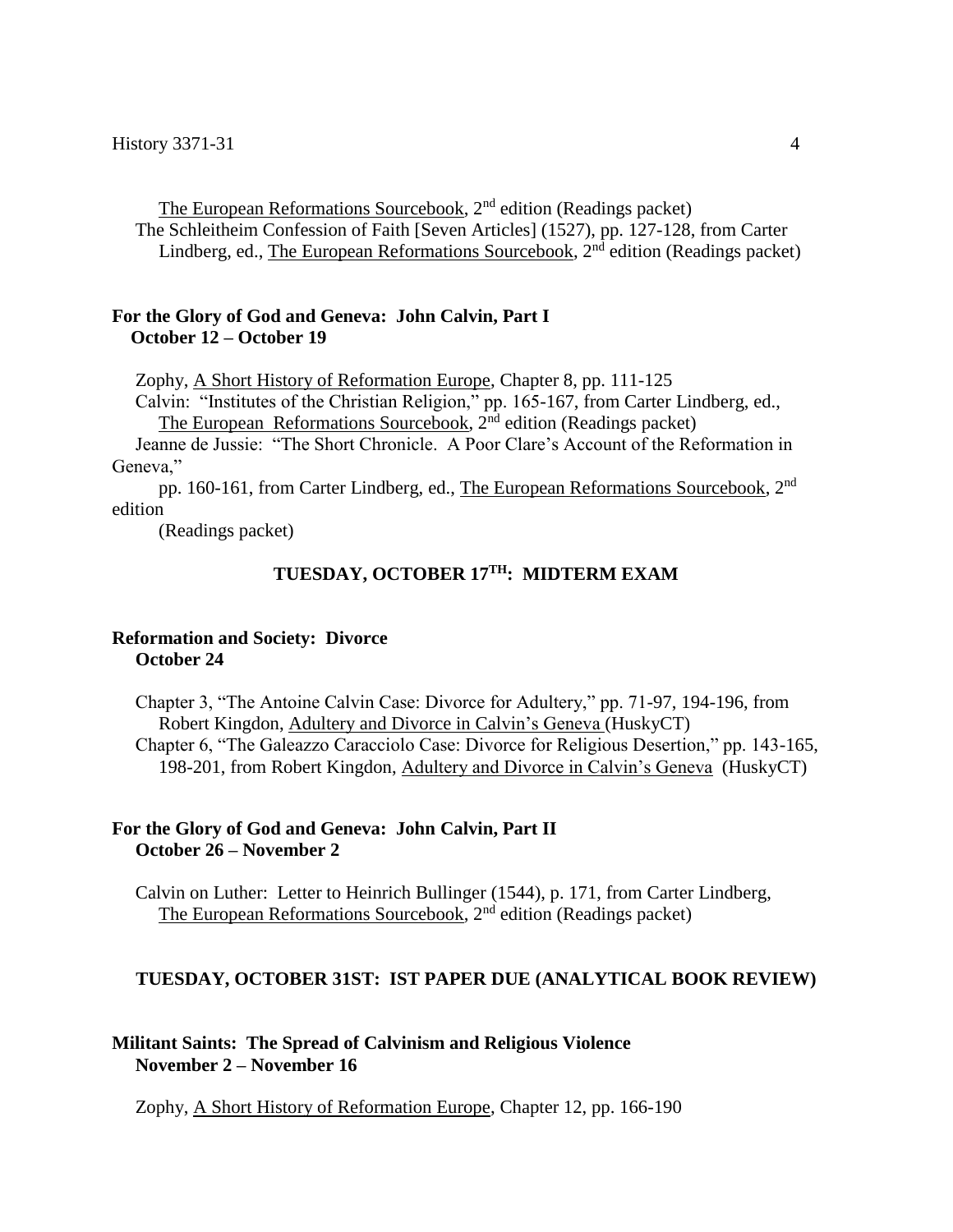Diefendorf, The Saint Bartholomew's Day Massacre:

 "Introduction: Saint Bartholomew's Day and the Problem of Religious Violence," pp. 1- 35

- 1. "Religious Divisions in Sixteenth-Century France," pp. 41-45; 49-56; 65-70: (Includes Simon Du Rosier's "The Antithesis of Jesus Christ and the Pope," (1561) pp. 41-45; Claude Haton's "A Catholic View of Clandestine Protestant Services," (1557) pp. 49-53; "Report to the Swiss Delegation concerning the Affair of the Rue Saint Jacques," (1557) pp. 53-56; Claude de Sainctes' "Discourse on the Sacking of Catholic Churches by the Heretics," (1562) pp. 65-67; and "The True Story of the Insurrection, Uprising, and Sedition Directed by the Priests of Saint-Médard against the Faithful," (1562) pp. 67-70)
- 2. "Religious War and the Intensification of Religious Hatreds, 1562-1570," pp. 71-72: (Includes "Song on the Massacre of Vassy," (1562) pp. 71-72)
- 3. "The Saint Bartholomew's Day Massacre in Paris and the Provinces," pp. 82-111; 116-127:

(Includes François Hotman's "A True and Plain Report of the Furious Outrages of France," (1573) pp. 82-87; Giovanni Michiel's "Report to the Venetian Senate on the Wounding of the Admiral," (1572) pp. 87-96; Claude Haton's "The Catholic Response to a Huguenot Plot," (1572) pp. 96-98; "Report by the Merchants' Provost," (August 23, 1572) pp. 98-99; François Dubois' "Painting of the Saint Bartholomew's Day Massacre in Paris," pp. 99-101; Simon Goulart's "Memoirs of the State of France under Charles IX," (1578) pp. 101-108; Charlotte d'Arbaleste, "Escape from the Massacre," (1572) pp. 108-111; Johann-Wilhelm von Botzheim's "The Massacre in Orléans," (1573) pp. 116-121; "The Massacre at Troyes," (1572) pp. 121-125; Consuls of Limoges, "Extract from City Registers," (1572) pp. 125-127)

4. "Repercussions of the Massacre in France and Abroad," pp. 128-135; 137-142; 144-  $148:$ 

(Includes Nicolas Pithou's "Huguenot Conversions in the Wake of the Massacre," pp. 128-130; Hugues Sureau du Rosier's "Confession of His Descent into Popery," (1574) pp.130-131; Joachim Opser's "Letter to the Abbot of Saint-Gall on Events in Paris," (1572) pp. 132-133; The Venetian Senate, "Letter to the Venetian Ambassadors in France," (1572) pp.134-135; "Protestant Resistance Theory: The Wake-Up Call for the French and Their Neighbors," (1574) pp. 137-142; Henry IV's "The Edict of Nantes," (1598) pp.144-147; Henry IV's "Speech to the Magistrates of the Parlement of Paris," (1599) pp. 147-148)

### **THANKSGIVING BREAK: NOVEMBER 21 ST AND 23RD**